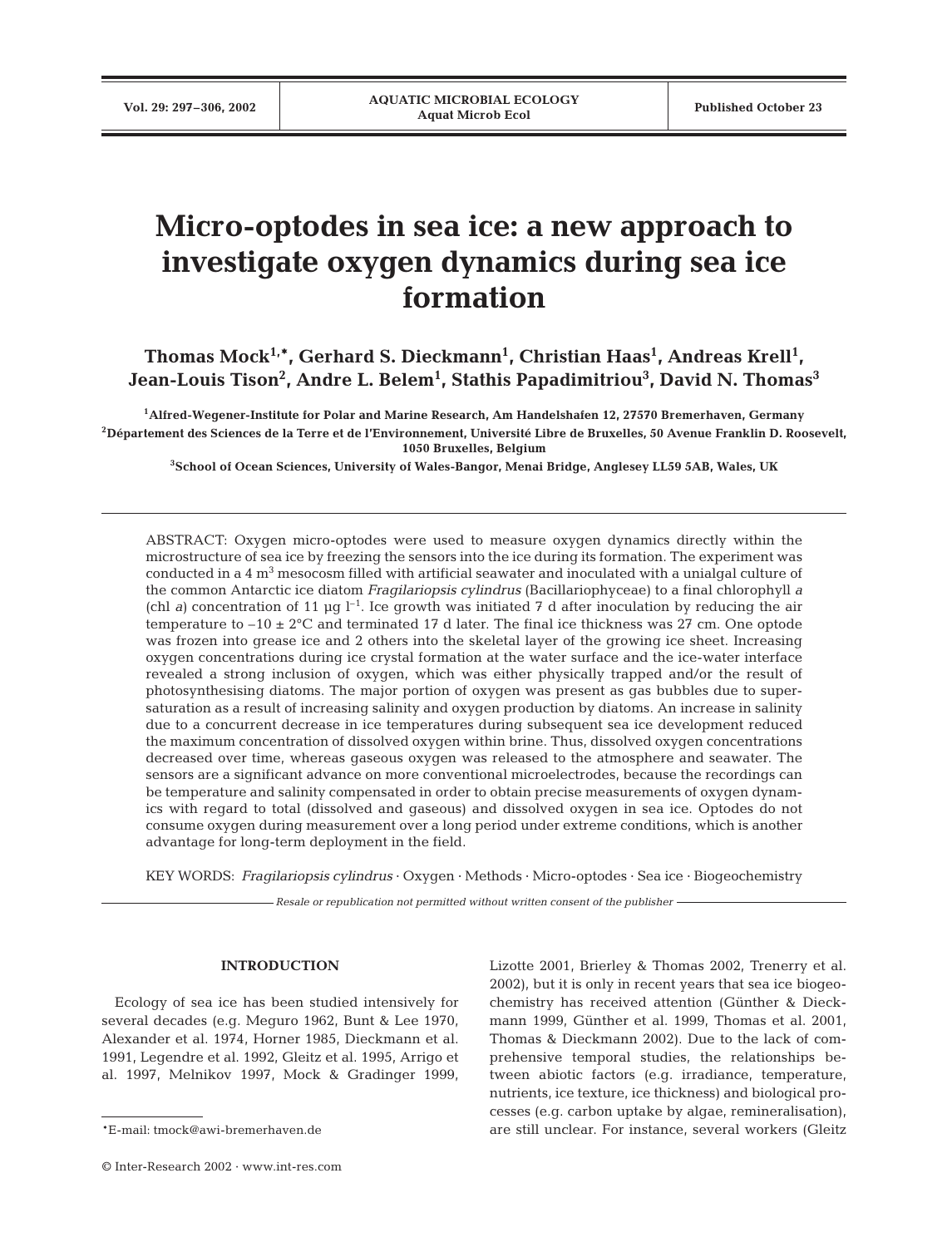et al. 1995, Günther et al. 1999) measured phosphate accumulation as a consequence of heterotrophic production in combination with substantial dissolved inorganic carbon (DIC) depletion and strong oxygen oversaturation. This is contradictory to the expected oxygen consumption by microzooplankton and bacteria, of which the latter frequently exceeds primary production of microalgae (Grossmann & Dieckmann 1994). Such discrepancies can be best addressed by defined laboratory ice experiments where the concepts of brine channel architecture and internal surface area as the basis for interactions of organisms, colonisation and biogeochemical processes can be studied in detail (Krembs et al. 2000, 2001). Cryo-microscopical methods are now available which enable the visualisation of microorganisms in their brine channel habitat (Junge et al. 2001). Such developments are superb aids to define complex physicochemical and biogeochemical interactions within the intricate sea ice microbial networks. However, despite these developments, we are still unable to determine chemical or physical conditions in undisturbed brine channels. Consequently, our knowledge is mainly restricted to bulk parameters resulting in the development of concepts with unclear details about prevailing environmental conditions in the network of brine channels, pockets or bubbles. The main reason for this serious shortcoming is the inaccessibility of the ice interior due to texture and rigid nature of the ice.

Many of the problems facing the sea ice researcher are similar to those encountered when measuring production processes and fluxes across biological films and surface sediments (Krembs et al. 2000, 2001). The technological progress that has been revolutionary in the study of biofilms and sediments is the most appropriate source of tools for a new era in sea ice research. One of the most striking advances in the past 15 yr has been the development of microelectrodes for the study of diffusive boundary layers and profiles of dissolved gases with remarkably fine scale resolution (Herman & Rechnitz 1974, Revsbech et al. 1980, Jörgensen & Revsbech 1985, Revsbech & Jörgensen 1986, Klimant et al. 1995, De Beer et al. 1997).

Several studies have used microelectodes in sea ice investigations (McMinn & Ashworth 1998, McMinn et al. 2000, Kühl et al. 2001, Rysgaard et al. 2001, Glud et al. 2002, Trenerry et al. 2002). These microelectrodes were constructed exclusively to measure dissolved oxygen, however, they were not deployed directly in brine channels (McMinn et al. 2000). They are able to penetrate loose layers of ice crystals at the ice-water interface and the bottom few millimetres of sea ice which encompasses the bottom sea ice assemblages that are common in land fast ice (Rysgaard et al. 2001). *In situ* determination of dissolved oxygen, and therefore photosynthesis and respiration, is of fundamental importance in understanding the driving forces behind biogeochemical cycling within ice assemblages (Gleitz et al. 1995, Günther et al. 1999, Glud et al. 2002). Chemical processes such as redox-reactions are strongly influenced by the presence or absence of oxygen. The oxygen concentration is also influenced by physical processes within brine channels (Tsurikov 1979). Thus, oxygen is central in the interaction between physicochemical and biological processes (Jörgensen & Revsbech 1985).

Unfortunately, there are major limitations to the use of microelectrodes within brine channels of sea ice. They are not flexible and consume oxygen, which results in a strong influence on oxygen concentrations within small pore spaces (Klimant et al. 1995, 1997, Gouin et al. 1997). To overcome these constraints and to further develop our understanding of oxygen dynamics, we have investigated the use of oxygen micro-optodes in artificially produced sea ice. An array of micro-optodes was frozen into the ice as it was growing. Temperature and salinity compensation of the signals was possible by simultaneous freezing of a chain of thermistors in the same sea ice depth. Salinity was calculated based on temperature (Assur 1960). The deployment of the sensors within the brine channels for ca. 17 d indicated that oxygen concentrations were influenced by freezing of sea water, brine salinity, diffusive gas exchange and biological activity.

# **MATERIALS AND METHODS**

**Set-up of mesocosm experiment.** The optodes were tested in a  $4 \text{ m}^3$  polyethylene tank (mesocosm without exchange of water) placed in a large environmental basin at HSVA (Hamburgische Schiffbau- und Versuchsanstalt) in Hamburg, Germany. The mesocosm was filled with artificial seawater (Instant Ocean Salt) to a final salinity of 34 and f/2 nutrients (Guillard & Ryther 1962). At all times, the water was well mixed using a filterless water pump. Light was provided from above by fluorescence tubes (Osram, ultra-white). Surface irradiance at the ice surface was adjusted to 34 µmol photons  $m^{-2}$  s<sup>-1</sup> for the entire period of the experiment. The mesocosm (water temperature 0°C) was inoculated with batch cultures of non-axenic *Fragilariopsis cylindrus* (Bacillariophyceae), originally isolated from the Antarctic, to a final chlorophyll *a* (chl *a*) concentration of 11  $\mu$ g l<sup>-1</sup>. This relatively high initial algal concentration was chosen to initiate a dense algal bloom in the ice. Ice growth was initiated 7 d after inoculation by reducing the room temperature to  $-10 \pm 2$ °C and initiating ice crystal formation by fine water spray over the water surface (Haas et al. 1999, Krembs et al. 2001).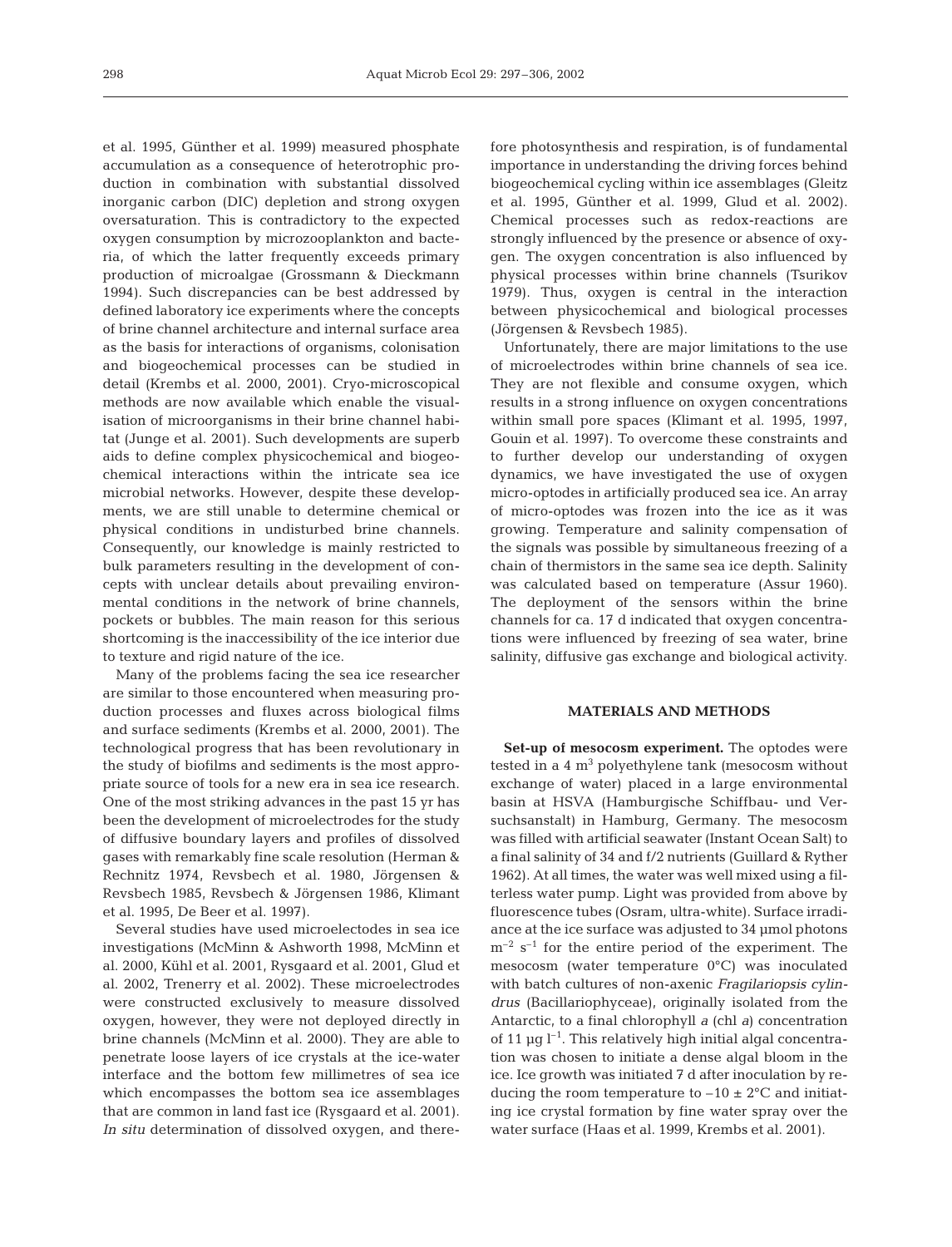**Physical, chemical and biological measurements.** Air temperatures were logged every 10 min using a TinyTalk thermometer located 20 cm above the ice surface in a parallel tank. Ice and water temperatures were measured at intervals of 6 s using 2 thermistor sticks deployed near the optode array. They were composed of 10 Siemens K17 thermistors with a vertical spacing of 2 cm beginning 2 cm above the air-water interface. The thermistor tips extended horizontally by about 1.5 cm away from the vertical stick to avoid ice growth artefacts. Ice thickness measurements were performed at irregular time intervals by inserting a dipstick inside small drill holes.

Surface irradiance (photosynthetically active radiation [PAR]) was measured with a Li-Cor 1000 radiometer and a  $4\pi$  sensor, whereas the underwater light field was recorded with a miniature Fiber Optic Spectrometer (Ocean Optics) fitted with a CC-3 cosine-corrected irradiance probe. This probe was placed 30 cm below the water surface. Readings were taken at irregular time intervals but parallel to the oxygen measurements.

Ice cores for the determination of chl *a*, phaeopigments, and bulk ice and brine salinities were drilled manually with a 12 cm ice auger at irregular time intervals throughout the ice phase of the experiment. The cores were sectioned into 5 to 7 cm sections and centrifuged for 15 min at –5°C to extract the brine (Krembs et al. 2001). The salinities of the brine and remaining melted ice were measured using a WTW LF 191 conductivity meter. For the determination of chl *a* and phaeopigments, brine and the remaining melted ice were filtered onto Whatman GF/F filters and analysed fluorometrically with a Turner Designs Model 10-AU digital fluorometer after Arar & Collins (1992).

The Type A micro-optodes (PreSense, Precision Sensing GmbH) have a measuring range from 0 to 500% air saturation. They possess fibre tips of ca. 40 µm which were coated with black silicon to ensure stability and to suppress any optical effects from the surrounding sea ice. The optical fibre was fixed in a syringe and guided through the needle (10 cm length). The micro-optodes were 2 point calibrated at  $-1$ °C in aerated artificial sea water with a salinity of 34 (100% air saturation) and a solution of  $0.5\%$  NaSO<sub>3</sub> (0% oxygen) before starting the experiment. A re-calibration of the optodes was not possible because the cables had to be severed for the thin section analysis needed to determine the position of the optodes in the ice. Four sensors were deployed at discreet intervals attached to a wooden support placed in a corner of the mesocosm (Fig. 1). The first sensor was placed 4 cm below the surface of the water (Optode 4), the second 15 cm below (Optode 15), the third 25 cm (Optode 25) and one in 60 cm depth (Optode 60) (Fig. 1). The sensor tips extended horizontally by about 12 cm from the vertical

stick. Readings were taken with a Microx I (PreSens) at irregular time intervals with a maximum frequency of 3 times a day. Microx I measures the luminescence lifetime of the immobilised luminophore as the oxygen dependent parameter. Measurements are not affected by bending the fibre or the optical properties of the sample. Furthermore, intensity fluctuations of the light sources or bleaching effects of the indicators have no impact on the lifetime measurements. The Microx I uses a phase-modulation technique to evaluate the lifetime of the indicators. The oxygen content as % airsaturation can be calculated using Eq. (1):

$$
[O_2] = \frac{1 - \frac{\tan \Phi}{\tan \Phi_0}}{K_{SV}\left\{\frac{\tan \Phi}{\tan \Phi_0} - 0.11\right\}}
$$
(1)

where  $\Phi_0$  is the phase angle of oxygen free water,  $\Phi$  is the measured phase angle,  $K_{SV}$  is the Stern-Volmer constant and  $[O_2]$  is the oxygen content in % air saturation.

The conversion of % air saturation into  $\mu$ mol O<sub>2</sub> l<sup>-1</sup> can be calculated as in Eq. (2):

O<sub>2</sub> (µmol 1<sup>-1</sup>) = 
$$
\left[ \frac{p_{\text{atm}} - p_w(T)}{p_N} \times \frac{\% \text{ air saturation}}{100} \times 0.2095 \times \alpha(T; S) \times 1000 \times \frac{M(O_2)}{V_M} \right] \times 31.25
$$
 (2)



Fig. 1. Set-up of the oxygen micro-optode array in 1 corner of the mesocosm. The first sensor was placed 4 cm below the surface (Optode 4), the second 15 cm below (Optode 15), the third 25 cm (Optode 25) and one was placed at 60 cm depth (Optode 60). Ice thickness reached 27 cm at the end of the experiment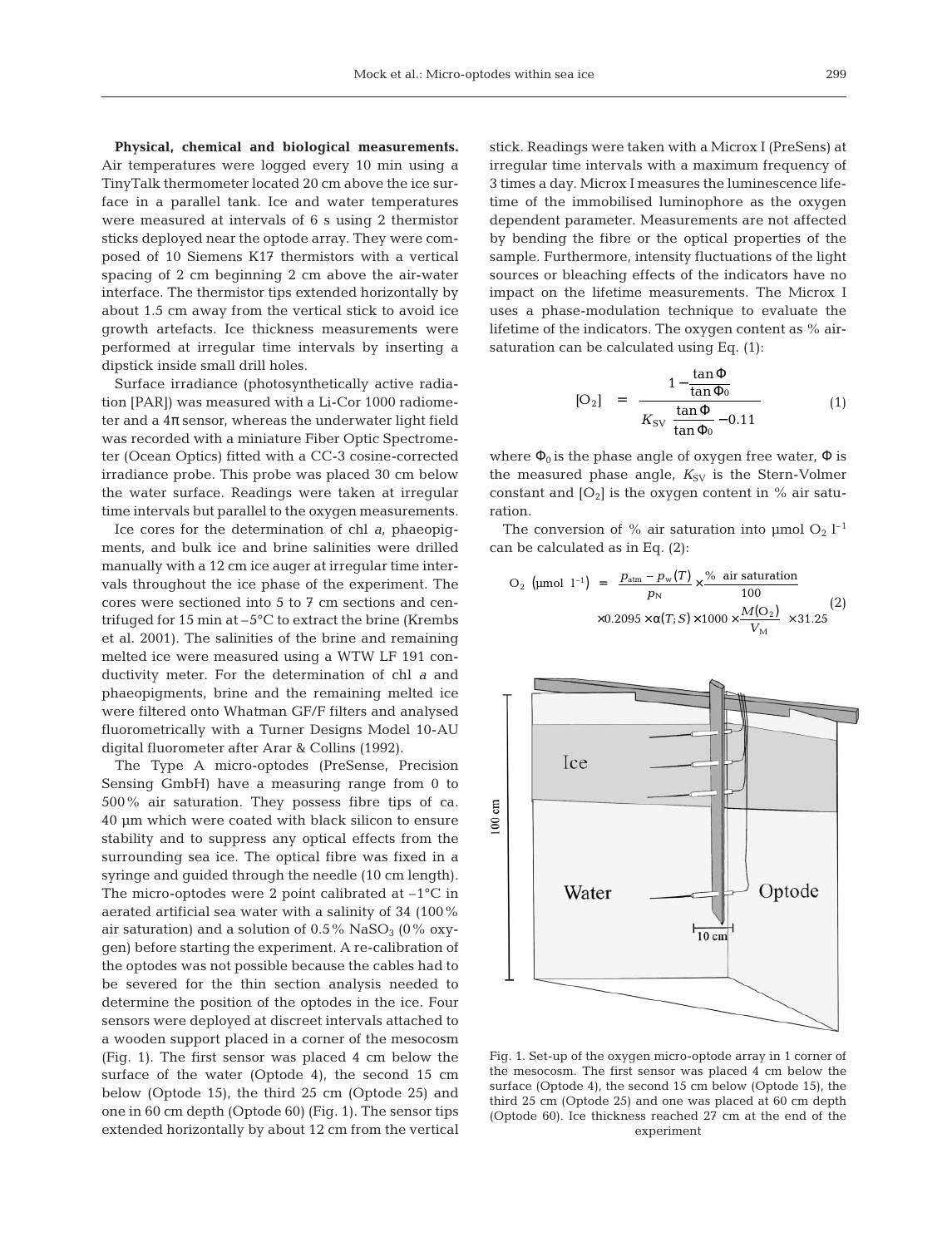

Fig. 2. Ice thickness during the experiment. Optode 4 was frozen on Day 3 in a grease ice layer, whereas Optode 15 was frozen on Day 10 and Optode 25 on Day 17 in the skeletal layer of sea ice. Optode 60 was the reference for seawater



Fig. 3. Temperature shift during oxygen measurement in those depths where the optodes were placed. Optodes 4, 15, 25 and 60 are at 4, 15, 25 and 60 cm depth, respectively

where  $p_{\text{atm}}$  is the actual atmospheric pressure,  $p_N$  is the standard pressure (1013 mbar), 0.2095 is the volume content of oxygen in air,  $p_w(T)$  is the vapour pressure of water at temperature *T* given in Kelvin,  $M(O_2)$  is the molecular mass of oxygen  $(32 \text{ g mol}^{-1})$ ,  $V_M$  is the molar volume (22.414 l mol<sup>-1</sup>), and  $α(T;S)$  is the Bunsen absorption coefficient at temperature *T* (Kelvin) and salinity *S*.

The conversion of % air saturation into  $\mu$ mol O<sub>2</sub> l<sup>-1</sup> can only be calculated by considering the influence of temperature and salinity changes during sea ice formation and subsequent growth. Both parameters (*T*;*S)* have a strong influence on the concentration of dissolved oxygen in brine (Sherwood et al. 1991). The solubility of oxygen decreases with increasing salt concentrations and increases with decreasing temperatures. Consequently, a temperature compensation had to be conducted by using thermistors. The temperature data were also used to calculate brine salinity (Assur 1960) and chlorinity using Eq. (3):

$$
\left[\text{Cl}^-\right] = \frac{S_{\text{b}}}{1.805} - 0.03\tag{3}
$$

where  $S<sub>b</sub>$  is the brine salinity.

This is necessary to compensate for the salting-out effect with the Bunsen absorption coefficient  $\alpha(T;S_b)$ using Eq.  $(4)$ :

$$
[\alpha(T; S_b)] = \exp[(A + \frac{B}{T} + C \times \ln T + D \times T) - [\text{Cl}^{-}]
$$
  
 
$$
\times (P + \frac{Q}{T} + R \times \ln T + S \times T)] \tag{4}
$$

where *A* is  $-7.424$ , *B* is  $4.417 \times 10^3$ , *C* is  $-2.927$ , *D* is  $4.238 \times 10^{-2}$ , *P* is  $-1.288 \times 10^{-1}$ , *Q* is 53.44, *R* is  $-4.442 \times$  $10^{-2}$  and *S* is  $7.145 \times 10^{-4}$ . *A–D* and *P–S* are coefficients based on measurements and polynomial fits (Instruction Manual for Microx TX, PreSence Precision Sensing).

Ten temperature measurements (60 s) were used for each reading point of oxygen. The average of the temperature/chlorinity data was used to compensate the oxygen measurements. More details on the measuring principle, calculation as well as the optodes themselves are available at www.PreSens.de. Oxygen titration according to the Winkler method (Strickland & Parsons 1972) was conducted on water samples from below sea ice at irregular time intervals in order to compare the water measurements taken with Optode 60. This comparison was not possible for the ice samples.

At the end of the experiment, an ice block in which the optodes were frozen was cut out from the ice sheet in order to determine the microstructure in which each sensor tip was embedded. In a –20°C cold room, thin cross sections of ca. 3 to 4 mm were cut to include and display the optode tips. Sections were photographed under ordinary light for best contrast between the black fibre tip and the pores or brine channels.



Fig. 4. Shift of calculated brine salinities in those depths where the optodes were placed. Optodes 4, 15, 25 and 60 are at 4, 15, 25 and 60 cm depth, respectively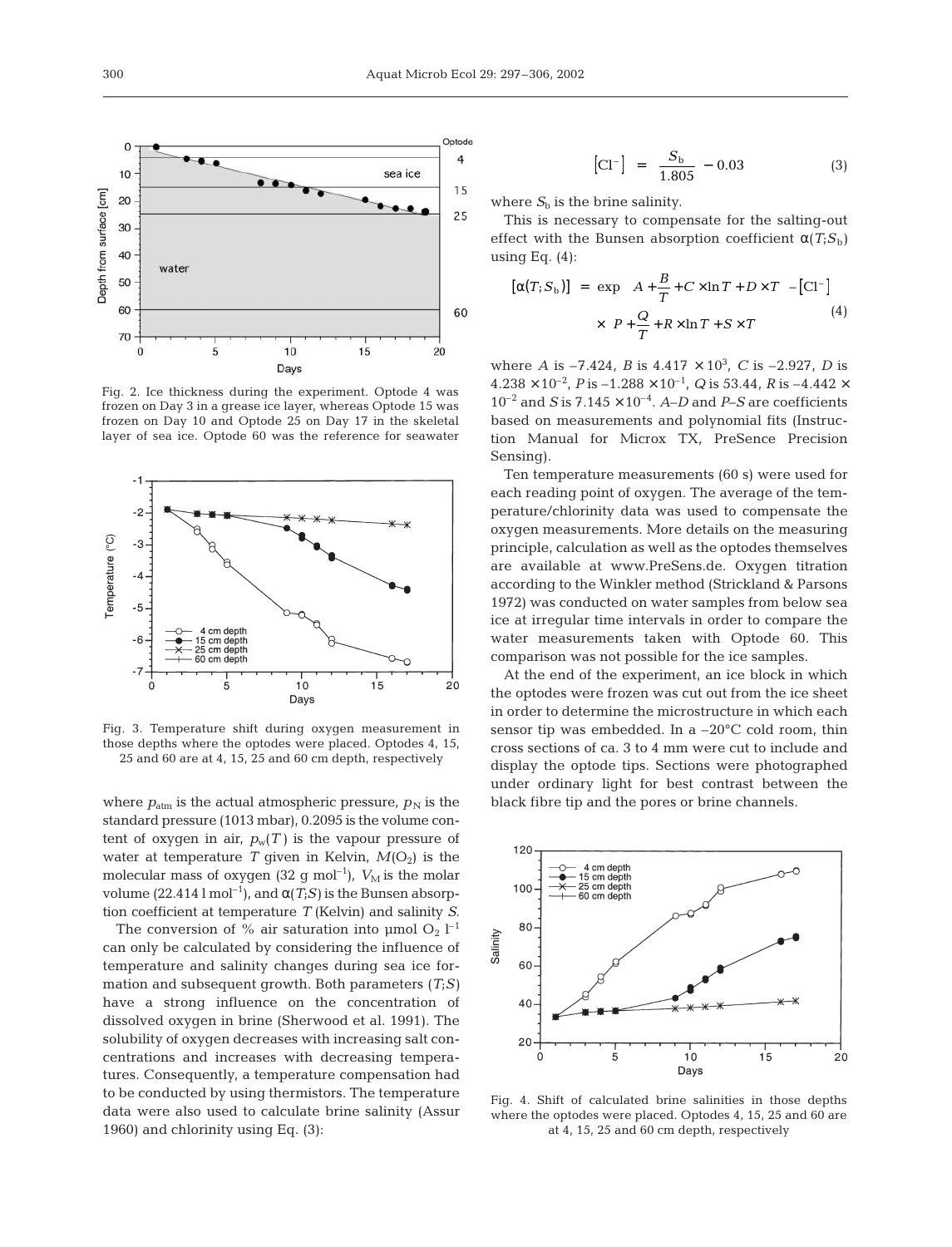Table 1. Chlorophyll *a* (chl *a*) concentration  $[\mu q]$ <sup>-1</sup>] in brine. Chl *a* on Day 3 is given for the entire ice thickness (5 cm), on Day 10 for top (0 to 7 cm) and middle/bottom (7 to 14 cm) and on Day 17 for top (0 to 7 cm) and middle/bottom (7 to 21 cm)

| Depth in<br>sea ice | 3    | Day<br>10 | 17   |
|---------------------|------|-----------|------|
| Top                 | 2.65 | 10.94     | 0.74 |
| Middle/bottom       |      | 8.78      | 1.23 |

### **RESULTS**

The ice grew at a rate of  $0.54$  mm  $h^{-1}$  after the reduction of room temperature and attained a thickness of 27 cm by the end of the experiment (Fig. 2). Ice growth was uniform over the surface of the mesocosm, and there were no signs of spatial heterogeneity in ice growth and properties. Consequently, Optodes 4, 15 and 25 were successively frozen into the ice. Optode 4 was frozen on Day 3, Optode 15 on Day 10 and Optode 25 on Day 17, whereas Optode 60 remained in the water as a reference probe. Each of the optodes experienced a different temperature shift during ice formation (Fig. 3). The temperature of Optode 4 decreased from  $-1.9$  to  $-6.7$ °C, of Optode 15 from  $-1.9$  to  $-3.4$ °C and for Optodes 25 and 60 from  $-1.9$  to  $-2.2$ °C. This general decrease in ice temperatures resulted in an increase of calculated brine salinities from 34 to 110 at 4 cm depth and from 34 to 78 at 15 cm depth (Fig. 4). Measured salinities ranged within the same magnitude (Fig. 5). The increase was strongest in the upper parts (from 34 to 77), lower in the middle of the ice (from 34 to 62) and a slight increase was measured at the ice-water interface (from 34 to 42). Measured bulk salinities of the ice decreased inversely to the measured brine salinities indicating a desalination of the ice sheet.

The PAR was calculated from the entire under ice spectrum. It decreased from approximately 12 to below 1 µmol photons  $m^{-2}$  s<sup>-1</sup> during the experiment, due to increasing ice thickness (Fig. 6).

Algal biomass in terms of chl *a* fluctuated during ice formation (Table 1). An initial enrichment in brine was measured in the early stages of ice formation especially in the upper parts of the ice (from 2.65 to 10.94 µg chl *a* l –1) until Day 10. Thereafter, chl *a* concentrations decreased dramatically in the upper parts (from 10.94 to 0.74  $\mu$ g chl *a* l<sup>-1</sup>) and moderately in the middle and bottom portions (from 8.78 to 1.23 µg chl *a*  $l^{-1}$ ).

Data obtained with the Microx I are calibrated but not corrected for temperature and salinity. The data are given in % air saturation and integrate both



Fig. 5. Water, brine and bulk salinity during sea ice formation

changes in temperature and salinity over time (Fig. 7). Optode 4 recorded oxygen oversaturation in the brine within the top of the sea ice (Fig. 7a), whereas relative oxygen concentrations in the bottom of sea ice, measured with Optode 15 after Day 10, were nearly identical to those of the water below (Fig. 7b,c,d). In general, the temporal trend of oxygen in the water decreased from  $89 \pm 4.0$  to  $60 \pm 0.5$ % air saturation. Temperature



Fig. 6. Irradiance (photosynthetically active radiation = PAR) measured with a miniature fibre optic spectrometer suited 30 cm below the water surface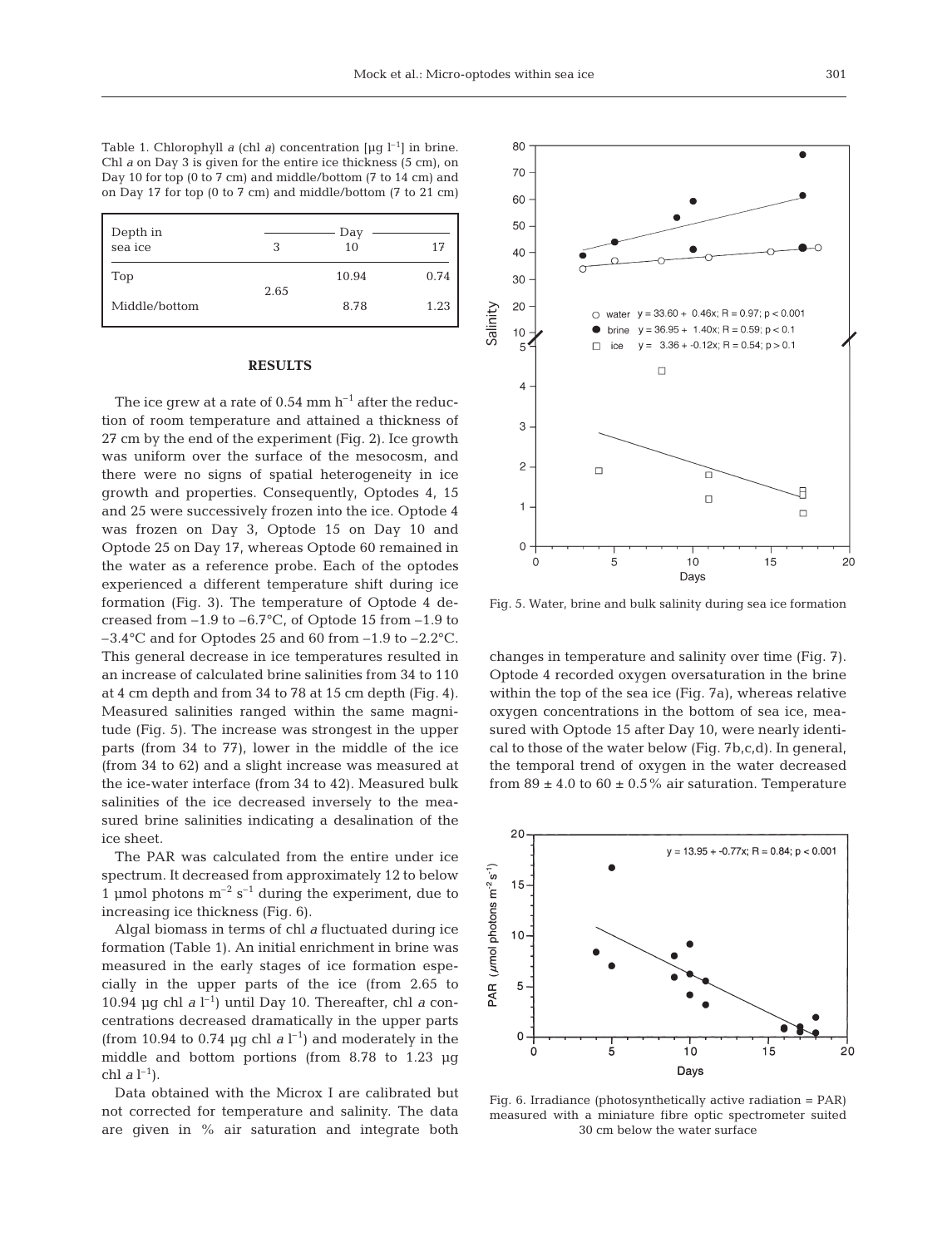

Fig. 7. Oxygen concentrations as % air saturation  $(O<sub>2</sub> uncor$ rected) and in  $\mu$ mol  $l^{-1}$  (O<sub>2</sub> temperature corrected; temperature + salinity corrected oxygen measurements) within sea ice and seawater below the ice for (a) Optode 4, (b) Optode 15, (c) Optode 25 and (d) Optode 60

compensation resulted in micromolar oxygen concentrations, which verified the uncorrected Microx I data with regard to the temporal trends. These data also indicated higher oxygen concentrations within the top of the ice compared to the water below. The first significant increase of oxygen occurred on Day 3 of freezing (Optode 4) and in the skeletal layer of the growing ice at Day 10 (Optode 15). The salinity correction takes into account the gassing out effect of oxygen with increasing salinity. This gives the dissolved oxygen concentration under this condition, whereas the temperature corrected as well as the uncorrected data represent both dissolved and gaseous oxygen. This phenomenon of oxygen out-gassing is most pronounced in the top of sea ice, where dissolved oxygen concentrations (temperature and salinity corrected) rapidly decreased with increasing brine salinities (Figs. 4 & 7a). A small out-gassing event probably also occurred during growth of the skeletal layer (Fig. 7b). Temperature and salinity corrected oxygen concentrations are almost constant over 3 d, whereas the temperature corrected data increased significantly, which was not observed at 25 and 60 cm water depth (Fig. 7c,d). The chemically determined oxygen concentrations in seawater corresponded well with optode measurements for the first 5 d of the experiment. Thereafter, Winkler oxygen increased, whereas Optode 60 recorded decreasing values.

Microscopic analyses reveal that each sensor tip was enclosed in a brine channel or pocket (Fig. 8a). Brine channels appear to be narrower in the top of the sea ice (Optode 4) than in the middle (Optode 15) or the skeletal layer (Optode 25). Also, small gas bubbles were more numerous in the top of sea ice than in the middle or bottom parts.

### **DISCUSSION**

*In situ* determination of oxygen within a completely undisturbed brine channel system of sea ice has been impossible up to now. Although McMinn & Asworth (1998), Kühl et al. (2001), Rysgaard et al. (2001) and others, e.g. Trenerry et al. (2002), successfully introduced microelectrodes in sea ice ecology, these studies were either conducted in the diffusive boundary layer between sea ice and seawater with remote-controlled devices (McMinn et al. 2000, Trenerry et al. 2002) or with a tripod and divers (Kühl et al. 2001, Rysgaard et al. 2001). The latter technique enabled measurements of oxygen distribution within loose layers of microalgae just beneath the solid ice cover or even within the lowermost mm of the skeletal layer. However, both techniques have limitations, which are related to the measuring principle of electrodes, their stability, as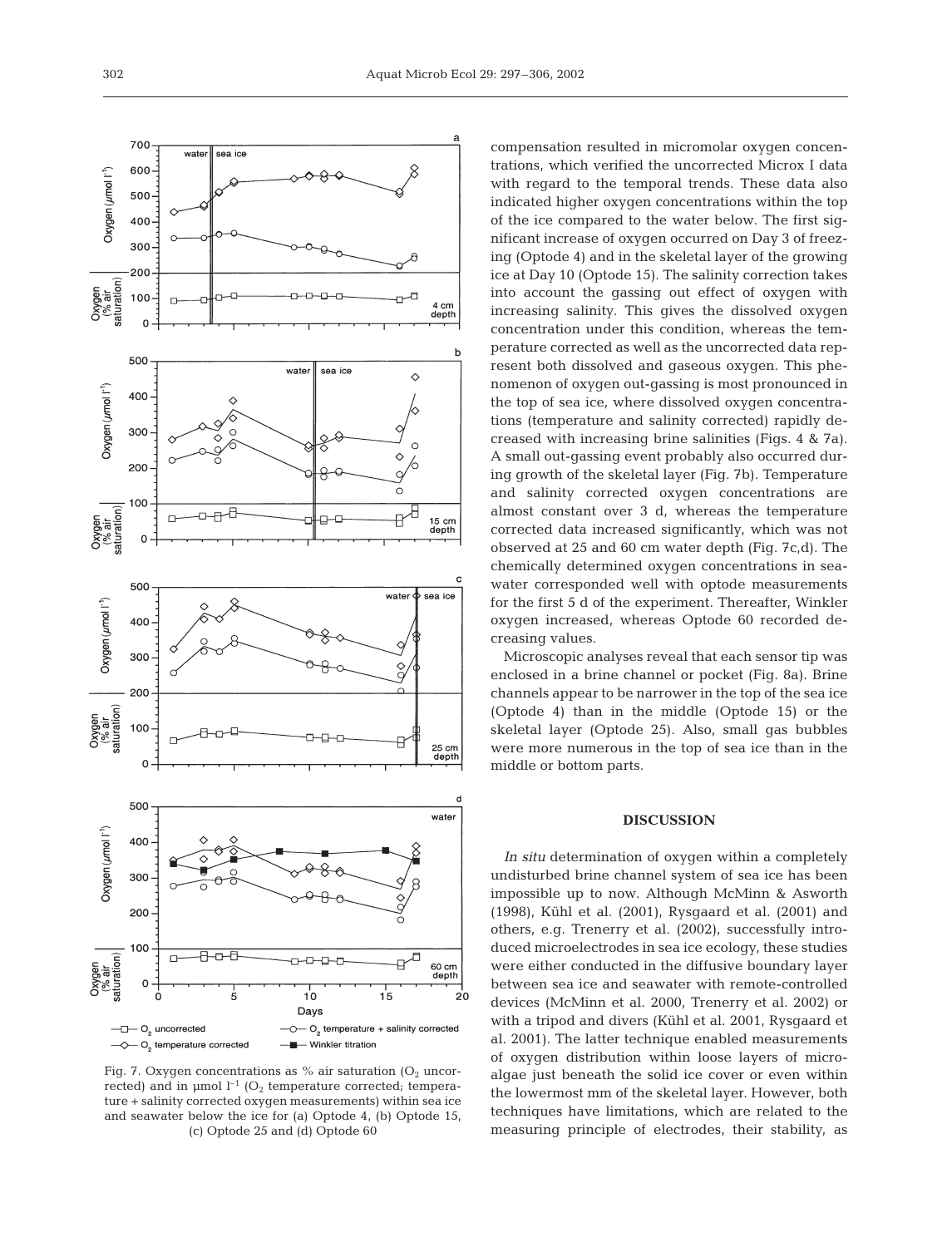well as the constructions of the devices (Klimant et al. 1997). Oxygen optodes compared to oxygen electrodes do not consume oxygen (Klimant et al. 1995) and they are also able to measure gaseous oxygen. The electrode is immersed in an electrolyte and separated from interfering species by a membrane permeable to oxygen. A flow of dissolved oxygen through this membrane is induced by the consumption of oxygen by the electrode. Non-oxygen consuming sensors, however, are of paramount importance for long-term measurements in semi-enclosed brine channel systems of sea ice. The stability of the optode is guaranteed by the flexibility of the glass fibre and the coating of the sensor with silicon (PreSens). These advantages make the optodes an ideal instrument for determination of oxygen evolution or consumption in brine channels or even enclosed brine pockets. This is only possible by freezing of optodes during sea ice formation, a process, which results in a change of physical and biogeochemical properties of seawater. The effects of such changes on the dynamics of oxygen which is influenced by chemical as well as biological processes are still unknown.

Nevertheless, measurements in small brine channels or even spheres could reveal strong heterogeneity in oxygen concentrations caused by bubble formation and aggregates of either oxygen-producing (algae) or oxygen-consuming organisms (bacteria). One problem during long-term deployment could be the development of bacterial films on the sensor tip, which was not observed during our experiment. Nonetheless, the general differences in oxygen concentrations between the optodes at the beginning of the experiment remains to be resolved because all the optodes were still in the same well-mixed seawater (Fig. 7). With the exception of this problem, optode measurements are able to resolve small scale heterogeneity in sea ice. However, more sensor arrays would need to be deployed to obtain a representative overview of the oxygen dynamics within sea ice. Sack hole sampling of brine is not appropriate because brine collection takes too long, thereby enabling gassing out of hyperoxic brines (Gleitz et al. 1995). Optode measurements are more precise, leading to a better estimate of ecosystem productivity, which varies considerably during different stages of ice algal blooms and inducing dramatic changes in biogeochemical cycles (Günther et al. 1999, Thomas & Dieckmann 2002).

The discrepancy between temperature corrected (total oxygen: dissolved and gaseous) and salinity corrected oxygen (dissolved oxygen) during ice crystal formation at the water surface and the ice-water interface revealed a strong incorporation of gaseous oxygen, which could be the result of physical entrapment of oxygen producing algae and a salinity increase



Fig. 8. Thin sections of frozen optodes at the end of the experiment. (a) Optode 4 (4 cm ice depth); (b) Optode 15 (15 cm ice depth); (c) Optode 25 (25 cm ice depth = skeletal layer)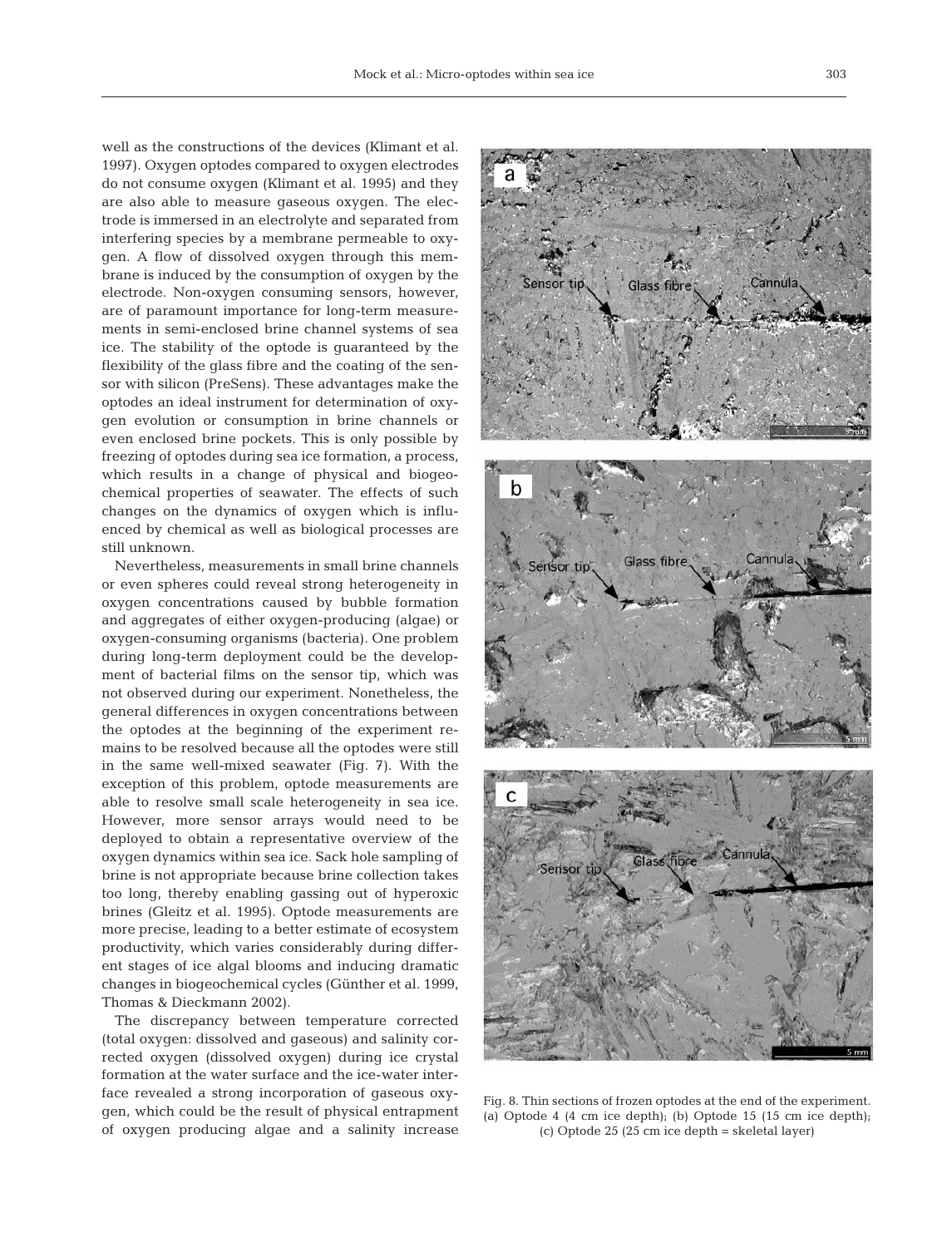

Fig. 9. Ice-water comparison of oxygen either as % air saturation (uncorrected measurements) or given in µmol oxygen  $l^{-1}$ (temperature corrected; temperature + salinity corrected oxygen measurements)

during freezing. The significantly higher concentration of gaseous oxygen in comparison to dissolved oxygen in sea ice could be elucidated by comparison of total oxygen data for ice and water (Fig. 9). In contrast to sea ice, no significant difference between gaseous and dissolved oxygen could be found in the seawater. It is reasonable to assume that the diatoms were passively accumulated by grease ice formation and that their photosynthetic activity under the higher light intensities at the surface, resulted in the elevated oxygen concentrations. The brine channels could therefore be oversaturated with oxygen, resulting in a release of gaseous oxygen from sea ice (see uncorrected data of Optode 4). This is also indicated by high concentrations of gas bubbles around Optode 4 (Fig. 8). A physical entrapment of oxygen within the primary ice layer at the water surface at a time when it consisted of separate crystals can also be assumed. The oxygen is probably incorporated partly from the atmosphere and partly from the water (Matsuo & Miyake 1966, Tsurikov 1979). Experiments with microelectrodes in artificial sea ice by Glud et al. (2002) confirmed the observation that brine is supersaturated while melt water is undersaturated with respect to dissolved oxygen. They speculated that the major portion of oxygen associated with the sea ice matrix is most likely trapped as gas bubbles that developed during the freezing process, which is confirmed by our measurements. Nevertheless, both physical and biological processes influence the gaseous oxygen in newly formed sea ice. Increasing salinities due to decreasing ice temperatures reduce the maximum concentration of dissolved oxygen within brine channels. The higher the brine salinity, the lower the maximum oxygen concentration which can be dissolved. This chemical relationship is assumed to be the reason for a temporal decrease in

dissolved oxygen concentrations within sea ice (temperature and salinity corrected data of Optode 4). This salinity effect is most pronounced in the top of sea ice where ice is colder in comparison to the ice-water interface. However, the dynamics of oxygen at the ice-water interface is, in contrast, probably influenced by physically trapped oxygen and activity of algal communities, dominating the bottom habitat because the salinity difference to sea water was less pronounced here. Optode 15 recorded an increase in total oxygen (temperature corrected oxygen) during skeletal layer formation from Days 10 to 12. The highest biomass in terms of chl *a* in this layer and a strong reduction of biomass in the top layers was also recorded during this time. A release of gas from solution during subsequent freezing of sea water at the icewater interface also occurs during ice growth (Tsurikov 1979). Winkler titrations and optode measurements (Fig. 7) confirmed the release of oxygen during sea ice formation between Days 3 and 5. However, the oxygen concentrations in water remained almost constant after Day 5 as determined by Winkler, whereas optode measurements revealed decreasing values (Fig. 7b,c,d; water).

Salinity and density of brine in the upper layer of the sea ice increase because of the rejection of salt by the growing ice sheet. This caused desalination of the ice, which is confirmed by decreasing bulk salinities during freezing (Fig. 5) and generated an unexpected high loss of initially trapped diatoms. Nevertheless, such changes in pigment concentration could also be caused by changes of chl *a*:carbon ratios, which probably decreased due to increasing irradiance in the top of sea ice. Photosynthesis of diatoms at the sea ice surface was more likely inhibited by high salinities and low temperatures, whereas diatoms at the sea ice-water interface were probably inhibited by low photon flux densities of not more than 1 µmol photons  $m^{-2} s^{-1}$ (Fig. 6). Nutrient limitation could be excluded in the artificial seawater enriched by f/2 nutrients.

The measurements with micro-optodes have improved our understanding of oxygen dynamics in sea ice, which is vital for modelling biogeochemical cycles (Thomas & Dieckmann 2002). This method combined with novel measurements by Eicken et al. (2000) using magnetic resonance imaging (MRI) to investigate small scale processes in changing temperature regimes occurring during sea ice formation may help to better understand the dramatic influence of gas dynamics in sea ice and related biological activity. Optical observations to investigate microstructural influences on the distribution of algae and bacteria (Junge et al. 2001) would complete the detailed investigation of small scale microstructural processes within sea ice brine channels and pockets.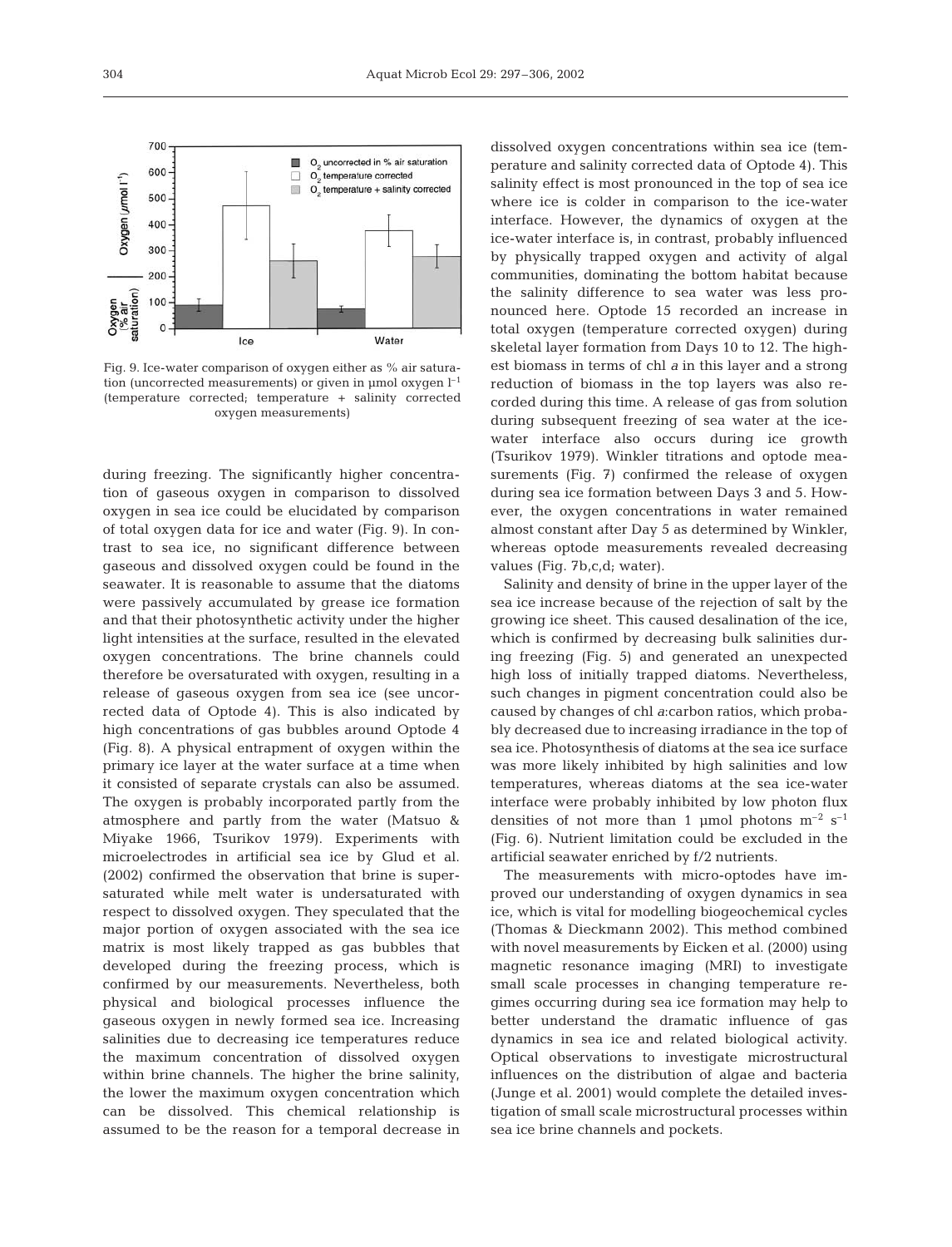#### **CONCLUSIONS**

This study demonstrated the first use of microoptodes to investigate oxygen dynamics within undisturbed brine channels of sea ice. Although experiments were done in an artificial experimental tank, the results give reason to believe that further developments will enable their deployment in the field. The sensors are a significant advance over more conventional microelectrodes. They are ideal for long-term deployment in the field because they can be temperature and salinity compensated and do not consume oxygen during measurements over a long period under low temperatures. The optodes withstand freezing without damage to the sensor tip, an important prerequisite to measure directly within brine channels or brine pockets of sea ice without disturbing the ice texture or brine chemistry. Evidently, both physicochemical and biological processes influence the oxygen concentrations in sea ice. Oxygen is obviously incorporated during sea ice formation and enhanced by photosynthetic activity of micro-algae, resulting in supersaturation, especially in the top layers of sea ice. However, the major proportion of oxygen is not dissolved in brine, but is concentrated in the form of air bubbles or released to the seawater.

*Acknowledgements.* We would like to thank the Hamburg Ship Model Basin (HSVA), especially K. U. Evers and the ice tank crew, for hospitality, technical support and professional execution of the test programme in the ARTECLAB. The research activities carried out at the Major Research Infrastructure ARTECLAB were granted by the Human Potential and Mobility Programme from the European Union through grant: HPRI-CT-1999-00035. D.N.T. is grateful also to the support of the Hanse Institute of Advanced Study and a NERC small research grant to the Bangor group. Special thanks are given to Erika Allhusen for her excellent technical assistance.

#### LITERATURE CITED

- Alexander V, Horner R, Clasby CR (1974) Metabolism of Arctic sea ice organisms, Rep R74–4. Institute of Marine Science, University of Alaska, Fairbanks, p 1–120
- Arar EJ, Collins GB (1992) *In vitro* determination of chlorophyll *a* and phaeophytin *a* in marine and freshwater phytoplankton by fluorescence. Method 445.0. In: US EPA (ed) Methods for the determination of chemical substances in marine and estuarine environmental samples. US Environmental Protection Agency, Cincinnati
- Arrigo KR, Worthen DL, Lizotte MP, Dixon P, Dieckmann G (1997) Primary production in Antarctic sea ice. Science 276:394–397
- Assur A (1960) Composition of sea ice and its tensile strength. SIPRE Res, Rep 44, Wilmette, IL, p 1–49
- Brierley AS, Thomas DN (2002) The ecology of Southern Ocean sea ice. Adv Mar Biol 43:171–276
- Bunt JS, Lee CC (1970) Seasonal primary production in Antarctic sea ice at McMurdo Sound in 1967. J Mar Res 28:304–320
- De Beer D, Glud A, Epping E, Kühl M (1997) A fast-responding CO2 microelectrode for profiling sediments, microbial mats, and biofilms. Limnol Oceanogr 42(7):1590–1600
- Dieckmann G, Lange M, Ackley SF, Jennings J Jr (1991) The nutrient status in sea ice of the Weddell Sea during winter: effects of sea ice texture and algae. Polar Biol 11:449–456
- Eicken H, Bock C, Wittig R, Miller H, Poertner HO (2000) Magnetic resonance imaging of sea-ice pore fluids: methods and thermal evolution of pore microstructure. Cold Reg Sci Technol 31:207–225
- Gleitz M, Vonderloeff MR, Thomas DN, Dieckmann GS, Millero FJ (1995) Comparison of summer and winter inorganic carbon, oxygen and nutrient concentrations in Antarctic sea ice brine. Mar Chem 51(2):81–91
- Glud RN, Rysgaard S, Kühl M (2002) A laboratory study on  $O_2$ dynamics and photosynthesis in ice algal communities: quantification by microsensors,  $O_2$ -exchange rates,  $^{14}C$ incubation and PAM fluorometer. Aquat Microb Ecol 27:301–311
- Gouin JF, Baros F, Birot D, Andre JC (1997) A fibre-optic oxygen sensor for oceanography. Sensors Actuators B 38–39: 401–406
- Grossmann S, Dieckmann GS (1994) Bacterial standing stock, activity, and carbon production during formation and growth of sea ice in the Weddell Sea, Antarctica. Appl Environ Microbiol 60:2746–2753
- Guillard RR, Ryther JH (1962) Studies of marine plankton diatoms. I. *Cyclotella nana* (Husted) and *Detonula confervacea* (Cleve). Can J Microbiol 8:229–239
- Günther S, Dieckmann GS (1999) Seasonal development of algal biomass in snow-coverd fast ice and the underlying platelet layer in the Weddell Sea, Antarctica. Antarct Sci 11(3):305–315
- Günther S, Gleitz M, Dieckmann GS (1999) Biogeochemistry of Antarctic sea ice: a case study on platelet ice layers at Drescher Inlet, Weddell Sea. Mar Ecol Prog Ser 177:1–13
- Haas C, Cottier F, Smedsrud LH, Thomas D and 7 others (1999) Multidisciplinary ice tank study shedding new light on sea ice growth processes. EOS 80(43):507–513
- Herman HB, Rechnitz GA (1974) Preparation and properties of a carbonate ion-selective membrane electrode. Anal Chim Acta 76:155–164
- Horner R (1985) Sea ice biota. CRC, Boca Raton
- Jörgensen BB, Revsbech NP (1985) Diffusive boundary layers and the oxygen uptake of sediments and detritus. Limnol Oceanogr 30:111–122
- Junge K, Krembs C, Deming J, Stierle A, Eicken H (2001) A microscopic approach to investigate bacteria under *in situ* conditions in sea ice samples. Ann Glaciol 33:304–310
- Kirst GO, Wiencke C (1995) Ecophysiology of polar algae. J Phycol 31:181–199
- Klimant I, Meyer V, Kühl M (1995) Fiber-optic oxygen microsensors, a new tool in aquatic biology. Limnol Oceanogr 40:1159–1165
- Klimant I, Kühl M, Glud RN, Holst G (1997) Optical measurement of oxygen and temperature in microscale: strategies and biological applications. Sensors Actuators B 38–39: 29–37
- Krembs C, Gradinger R, Spindler M (2000) Implications of brine channel geometry and surface area for the interaction of sympagic organisms in Arctic sea ice. J Exp Mar Bio Ecol 243:55–80
- Krembs C, Mock T, Gradinger R (2001) A mesocosm study of physical-biological interactions in artificial sea ice: effects of brine channel surface evolution and brine movement on algal biomass. Polar Biol 24:356–364
- Kühl M, Glud RN, Borum J, Roberts R, Rysgaard S (2002)